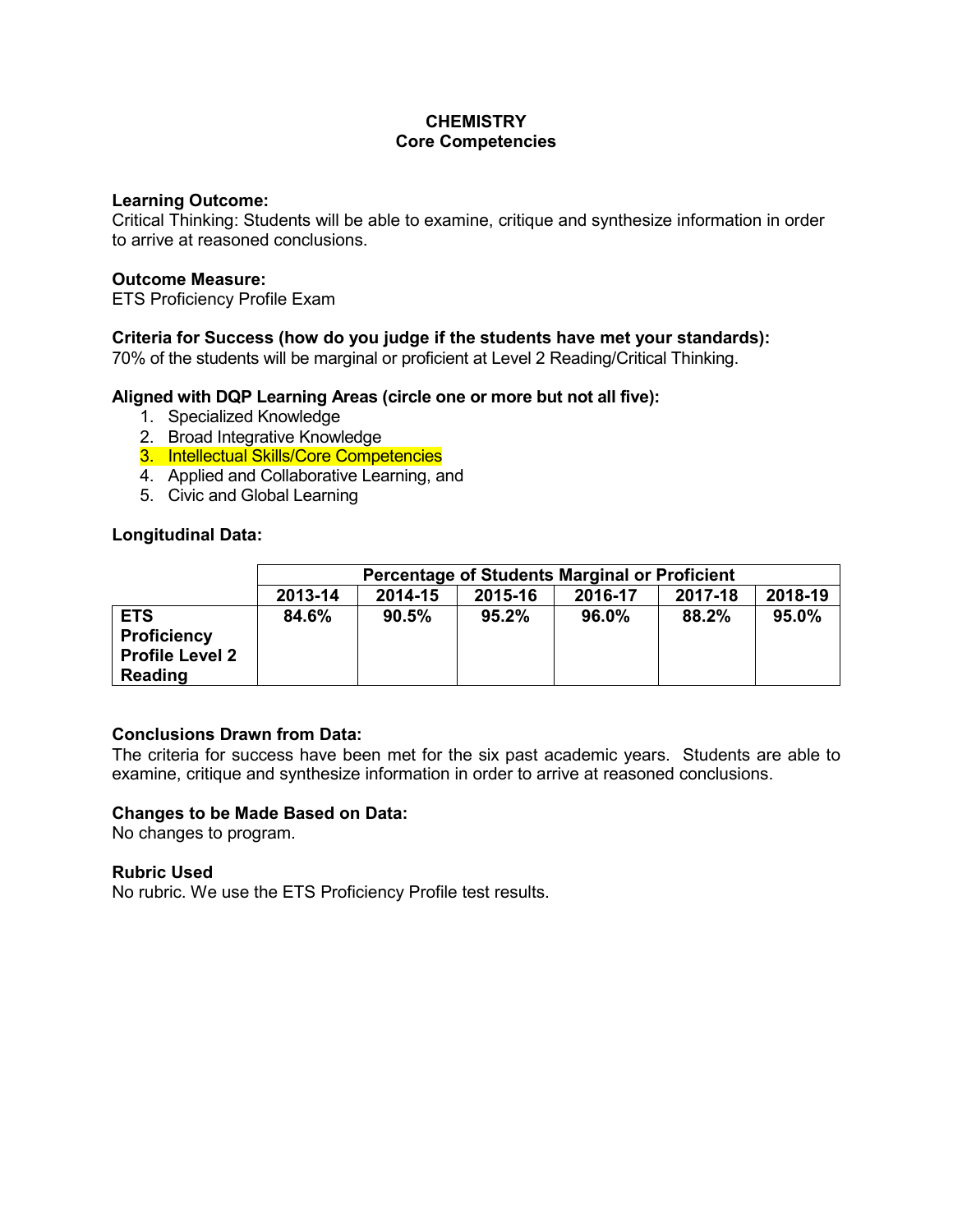# **CHEMISTRY Core Competencies**

#### **Learning Outcome:**

Written: Students will be able to effectively express ideas and information to others through written communication.

### **Outcome Measure:**

ETS Proficiency Profile Exam

# **Criteria for Success (how do you judge if the students have met your standards):**

80% of the students will be marginal or proficient at Level 2 Writing.

### **Aligned with DQP Learning Areas (circle one or more but not all five):**

- 1. Specialized Knowledge
- 2. Broad Integrative Knowledge
- 3. Intellectual Skills/Core Competencies
- 4. Applied and Collaborative Learning, and
- 5. Civic and Global Learning

### **Longitudinal Data:**

|                                                                       | <b>Percentage of Students Marginal or Proficient</b> |         |         |         |         |         |  |
|-----------------------------------------------------------------------|------------------------------------------------------|---------|---------|---------|---------|---------|--|
|                                                                       | 2013-14                                              | 2014-15 | 2015-16 | 2016-17 | 2017-18 | 2018-19 |  |
| <b>ETS</b><br><b>Proficiency</b><br><b>Profile Level 2</b><br>Writing | 76.9%                                                | 85.7%   | 95.2%   | 88.0%   | 82.4%   | 90.0%   |  |

# **Conclusions Drawn from Data:**

The criteria for success were met in all years except for 2013-14, when 76.9% of the students were marginal or proficient at Level 2 Writing, just below the 80% criteria for success. Overall, students are able to effectively express ideas and information to others through written communication.

### **Changes to be Made Based on Data:**

No changes to program.

### **Rubric Used**

No rubric. We use the ETS Proficiency Profile test results.